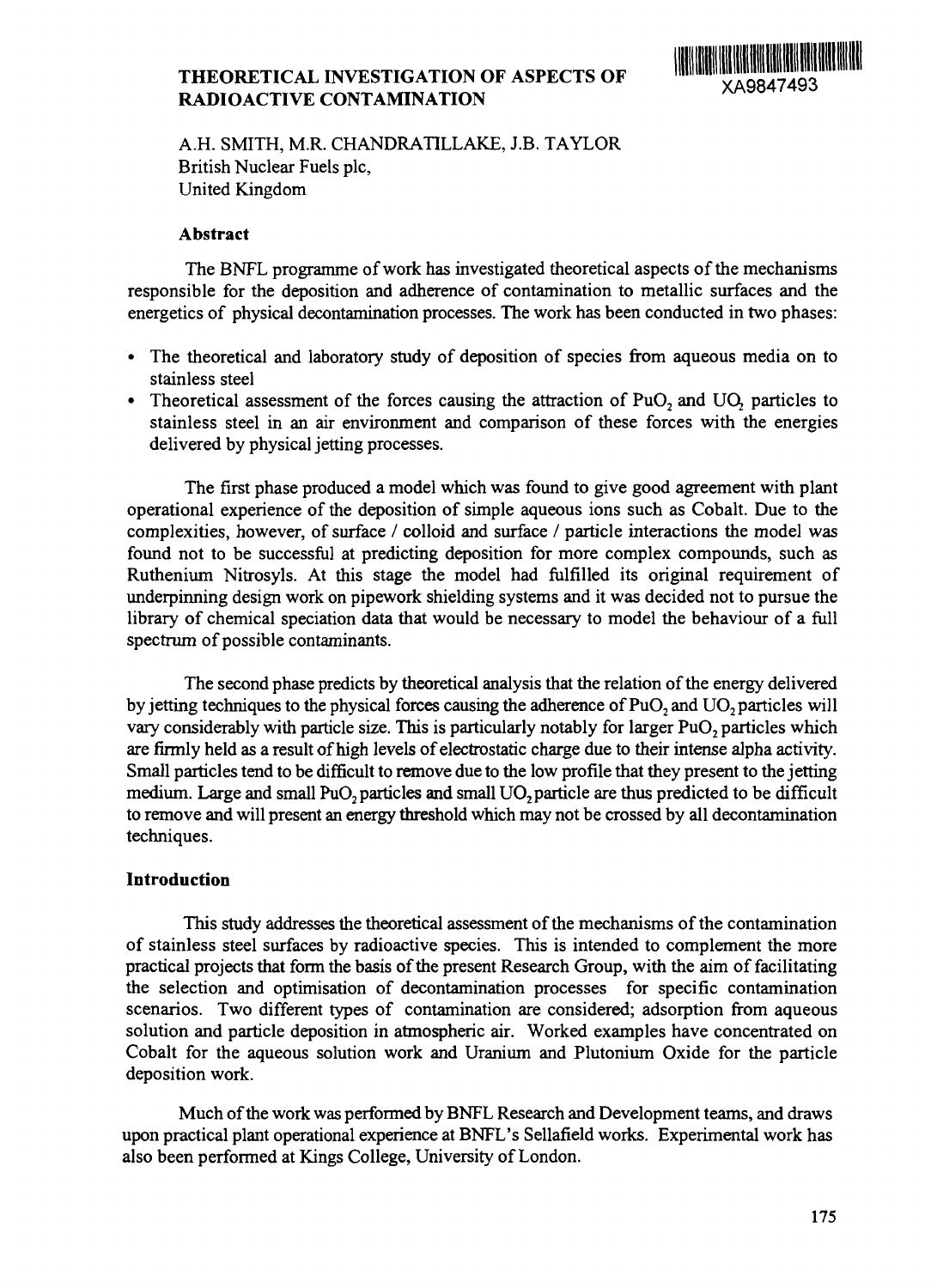### **Background**

The initial phase of the study grew from the necessity to have a model to understand the accumulation, or plate out, of active species on pipework at the Sellafield plant to support the design of appropriate shielding. The information gathered as part of that investigation was developed into a model which assisted the understanding of the mechanisms by which radioactive cations became attached to the surfaces of process plants. The aim of the model was to identify parameters which affected the adsorption and desorption mechanisms, and hence to selectively target these to improve decontamination performance; or better, to prevent contamination in the first place.

The second phase of the study addressed the problem of accumulation of dry particles of Uranium and Plutonium to stainless steel surfaces and compares the theoretically calculated energies necessary to remove these particles with those delivered by commonly used jetting techniques.

### **Technical Approach**

The two phases of the study were largely theoretically based. The first phase started with the derivation of a model to describe deposition of Cobalt from aqueous solution on to stainless steel. The model considers the interactions between hydrated  $\text{Co}^{2+}$  ions at a pH range of 2-14 and the Cr rich Oxide layer covering the surface of the steel. Deposition of Cobalt was also measured experimentally under laboratory conditions and these results compared to plant data relating to the accumulation of plate out of active species on pipework at the Sellafield plant.

The results of the modelling work were found to give reasonable agreement with the observed behaviour of Cobalt, but it was less successful for more complex species. It was felt at this stage that the modelling had fulfilled its original requirement of underpinning design work on pipework shielding systems. Considerable effort would be necessary to compile a library of chemical speciation data to enable the model to address a full range of likely contaminants and this was not considered worthwhile.

For this reason the second phase of the study involved a change of direction and has investigated a problem facing all decommissioners of nuclear facilities; that of deposition of Uranium and Plutonium Oxides on stainless steel surfaces. Information from the scientific literature and BNFL's own data was used to enable first principle calculation of the forces binding these particles to steel surfaces and to allow comparison of the energetics of particle removal with the energy delivered by simple jetting techniques.

### **Results**

The following are the principal findings from the study:

- The plate out of material on to a stainless steel surface is controlled by the pH of the liquor modifying the surface potential of the surface oxide layer. This potential interacts with the charged ion or surface potential of colloids or solids.
- Plate out for ions and colloids is a non-linear function of isotopes in solution. For suspended solids this is less obvious since saturation of surfaces at specific levels for certain solids has been demonstrated.